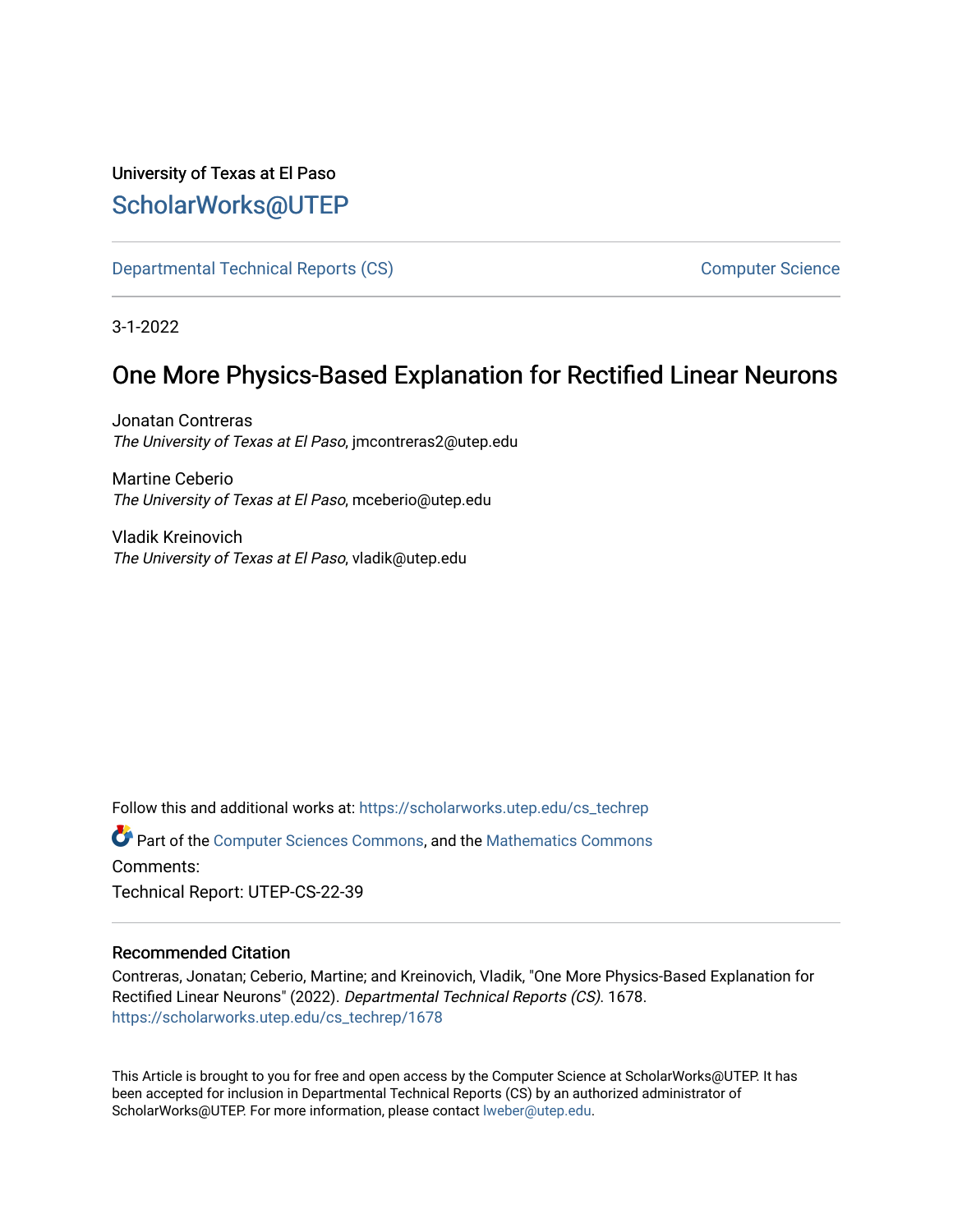## One More Physics-Based Explanation for Rectified Linear Neurons

Jonatan Contreras, Martine Ceberio, and Vladik Kreinovich

Abstract The main idea behind artificial neural networks is to simulate how data is processed in the data processing devoice that has been optimized by millionyears natural selection – our brain. Such networks are indeed very successful, but interestingly, the most recent successes came when researchers replaces the original biology-motivated sigmoid activation function with a completely different one – known as rectified linear function. In this paper, we explain that this somewhat unexpected function actually naturally appears in physics-based data processing.

## 1 Formulation of the Problem

Neural networks: main idea. One of the objectives of Artificial Intelligence is to enrich computers with intelligence, i.e., with the ability to intelligently process information and make decisions. A natural way to do it is to analyze how we humans make intelligent decisions, and to borrow useful features of this human-based data processing and decision making.

We humans process information in the brain, by using special cells called *neurons*. Different values of the inputs are presented as electric signals – in the first approximation, the frequency of pulses is proportional to the value of the corresponding quantity. In the first approximation, the output signal *y* of a neuron is related to its inputs  $x_1, \ldots, x_n$  by a relation

 $y = s(w_1 \cdot x_1 + \ldots + w_n \cdot x_n - w_0),$ 

Jonatan Contreras, Martine Ceberio, and Vladik Kreinovich

Department of Computer Science, University of Texas at El Paso, 500 W. University El Paso, Texas 79968, USA

e-mail: jmcontretas2@miners.utep.edu, mceberio@utep.edu, vladik@utep.edu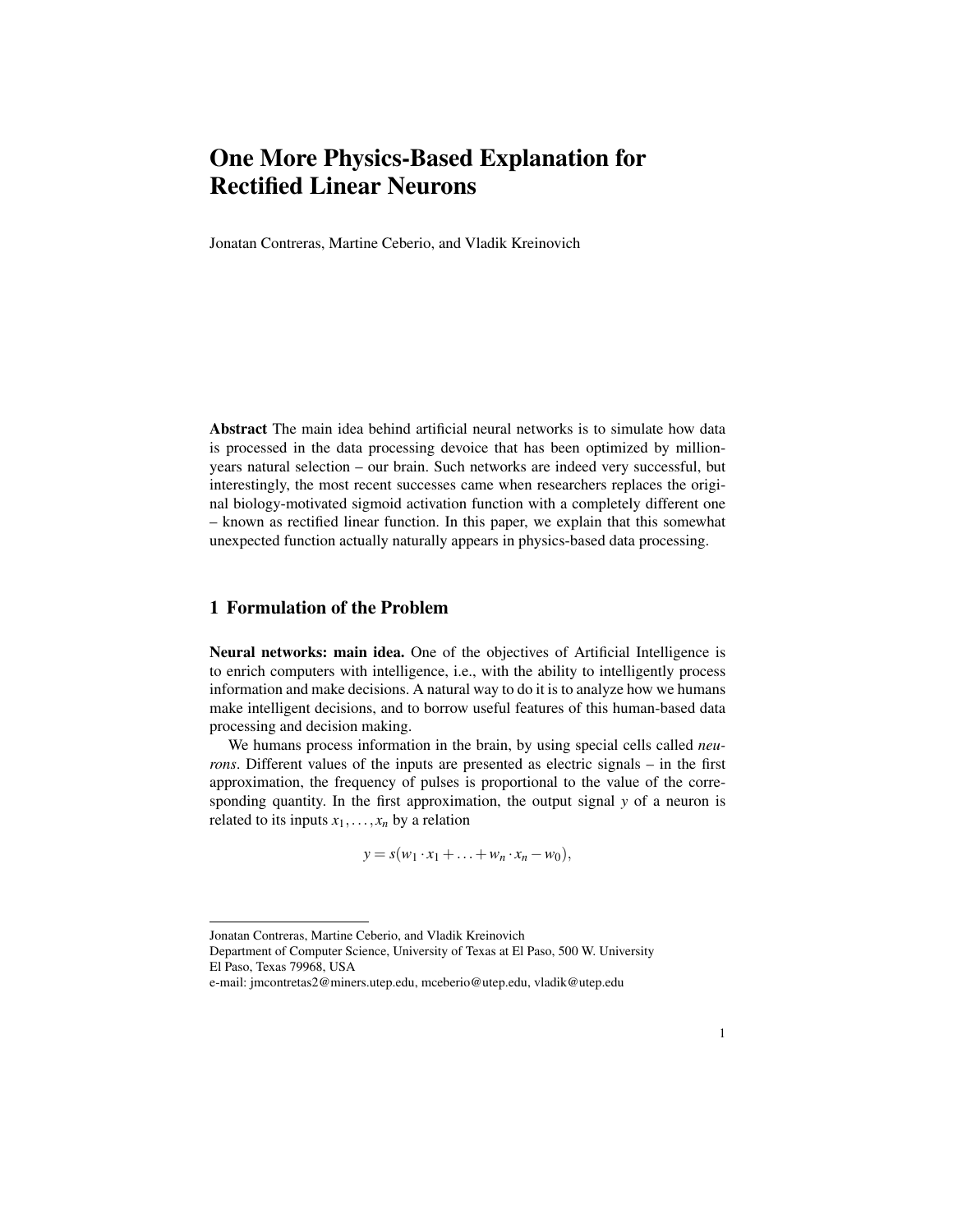where  $w_i$  are constants and  $s(z)$  is a non-linear function called the *activation function*. Outputs of most neurons serve as inputs to other neurons.

Devices that simulate such biological networks of neurons are known as *artificial neural networks*, or simply *neural networks*, for short.

Choice of activation functions. In the first approximation, the activation function of biological neurons has the form  $s(z) = 1/(1 + \exp(-z))$ ; this function is known as a sigmoid. Because of this fact, at first, artificial neural networks used this activation function; see, e.g., [1].

However, later, it turns out that it much more efficient to use different activation function – so-called Rectified Linear (ReLU) function  $s(z) = \max(0, z)$ ; see, e.g., [3].

*Comment.* It is known that the use of rectified linear activations in neural networks is equivalent to using similar functions  $s(z) = \max(a, z)$  and  $s(z) = \min(a, z)$  for some constant  $a$  – functions that can be obtained from the rectified linear function by shifts of the input and the output and, if needed, by changing the signs of input and/or output.

Question. How can we explain the success of rectified linear activation functions?

What we do in this paper. In this paper, we show from the physics viewpoint, the rectified linear function is a very natural transformation.

### 2 Analysis of the Problem

Many physical quantities are bounded. In most cases, when we write down formulas relating physical quantities, we implicitly assume that thee quantities can take any possible real values. A good example of such a formula is a formula  $d = v \cdot t$ that related the distance *d* traveled by an inertial object, the object's velocity *v*, and the duration *t* of this object's travel.

In reality, all these quantities are bounded:

- the distance cannot be larger than the current size of the Universe,
- the velocity cannot be larger than the speed of light, and
- the duration cannot be larger than the lifetime of the Universe;

see, e.g., [2, 4].

Of course, in most practical problems we can safely ignore these fundamental bounds, but in practical applications, there are usually more practical bounds that need to be taken into account. For example, if we plan a schedule for a truck driver:

- the velocity *v* is bounded by the speed limits on the corresponding roads, and
- the duration *t* is limited by the fact that a long drive, the driver will be too tired to continue – and the driver's reaction time will decrease to a dangerous level, because of which regulations prohibit long workdays.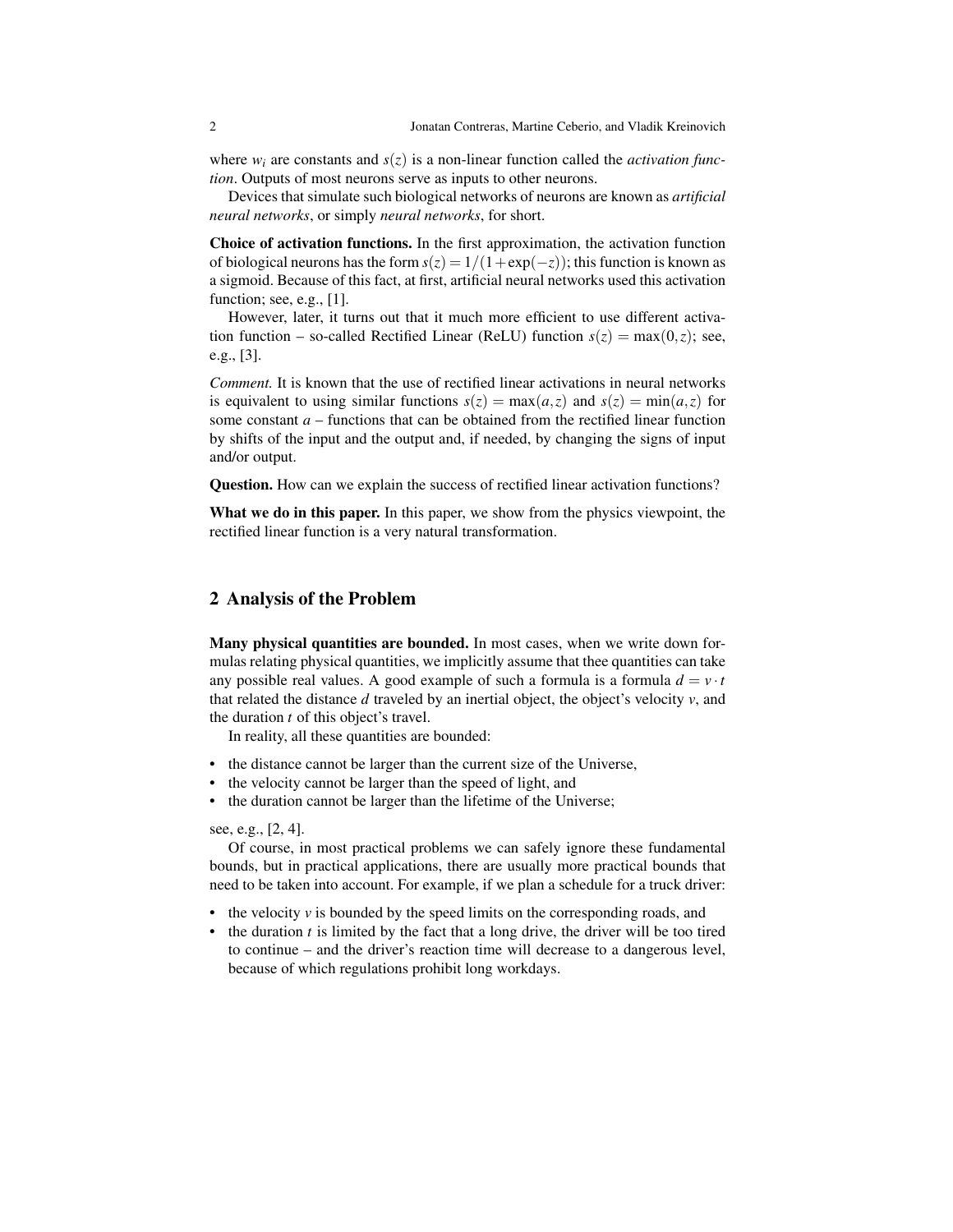One More Physics-Based Explanation for Rectified Linear Neurons 3

How can we take these bounds into account? Suppose that by analyzing a simplified model, a model that does not take the bound  $a$  on a quantity  $\zeta$  into account, we came up with an optimal-within-this-model value  $z_0$  of this quantity.

How can we now take the bound into account? One possibility would be to start from scratch, and to re-solve the problem while taking the bound into account. However, this is often too time-consuming: if we could do this, there would be no need to first solve a simplified model.

Since we cannot re-solve this problem in a more realistic setting, a more practical approach is to transform the possible un-bounded result  $z_0$  of solving the simplified problem into a bounded value *z*. Let us describe the corresponding transformation by  $z = f(z_0)$ .

**Which transformation**  $f(z)$  should we choose? To answer this question, let us consider natural requirements on the function  $f(z)$ .

The result of this transformation must satisfy the desired constraint. The whole purpose of the transformation  $z = f(z_0)$  is produce the value *z* that satisfies the desired constraint  $z \le a$ . Thus, we must have  $f(z_0) \le a$  for all possible values  $z_0$ .

The transformation must preserve optimality. If the solution  $z_0$  of the simplified model – the model that does not take bounds into account – already satisfies the desired constraint  $z_0 \leq a$ , this means that this value is optimal even if we take the constraint into account.

So, in this case, we should return this same value, i.e., take  $z = z_0$ .

Monotonicity. In many practical situations, the order between different values of quantity has a physical meaning; e.g.:

- larger velocity leads to faster travel,
- smaller energy consumption means saving money and saving environment, etc.

It is therefore reasonable to require that the desired transformation  $f(z_0)$  preserve this order, i.e., that if  $z_0 \leq z'_0$ , then we should have  $f(z_0) \leq f(z'_0)$ .

Let us see what we can conclude based on these three requirements.

### 3 Main Result

**Proposition.** Let a be a real number, and let  $f(z_0)$  be a function from real numbers *to real numbers that satisfies the following three requirements:*

- *for every*  $z_0$ *, we have*  $f(z_0) \leq a$ *;*
- *for all*  $z_0 \leq a$ *, we have*  $f(z_0) = z_0$ *; and*
- *if*  $z_0 \leq z'_0$ *, then we have*  $f(z_0) \leq f(z'_0)$ *.*

*Then,*  $f(z_0) = \min(a, z_0)$ .

*Comment.* Vice versa, it is easy to show that the function  $f(z_0) = min(a, z_0)$  satisfies all three requirements.